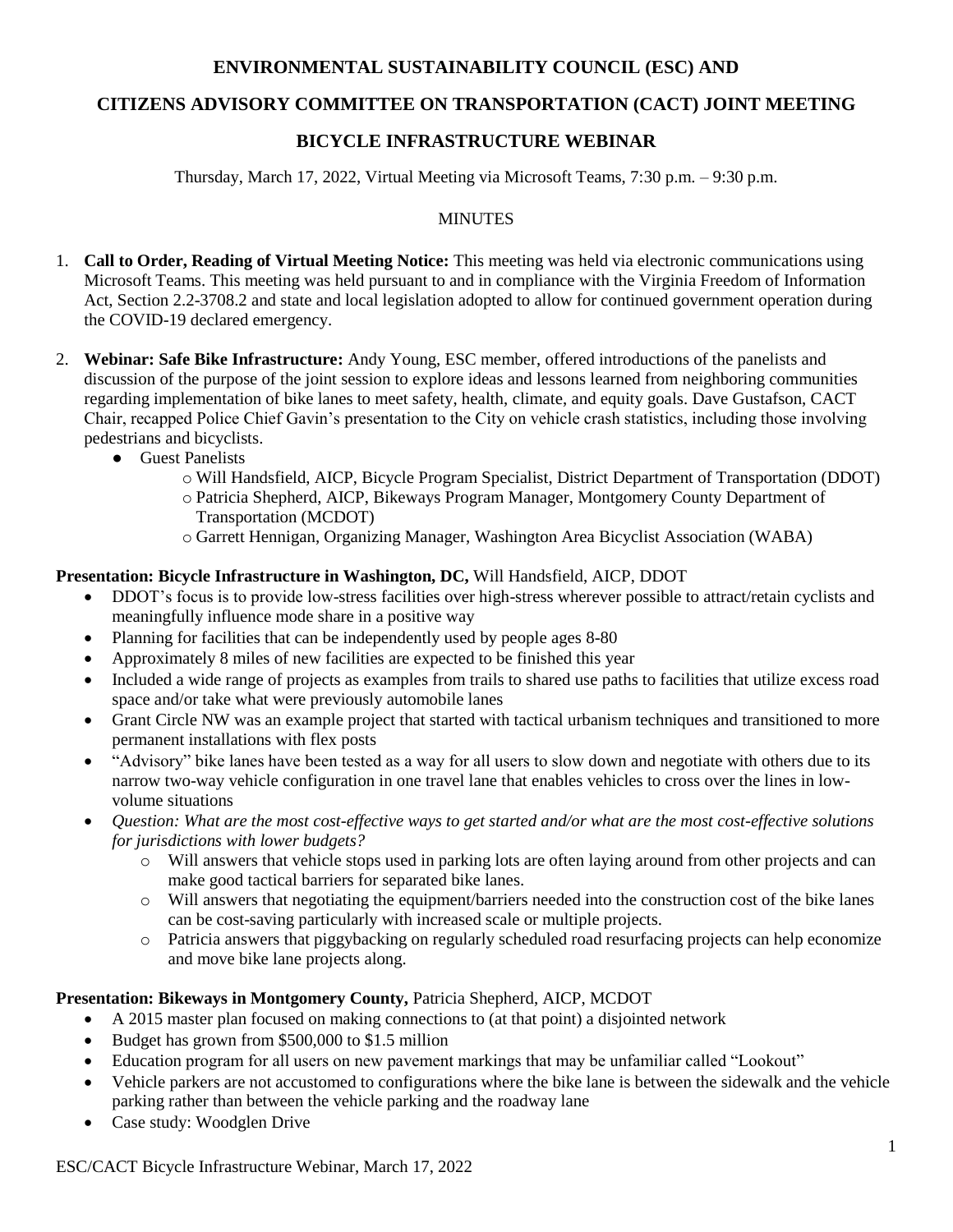- o Completed in 2014, first cycle track in Montgomery County
- o Often the tradeoffs include on-street parking spaces on one side of the road to gain the width necessary for the bicycle facility
- Case Study: Nebel Street from Randolph Rd to Martinelli Rd
	- o Light industrial context, wide travel lanes, speeding issues
	- o First paired one-way protected bicycle lanes
	- o Slightly reduced on-street parking; narrowed lanes intended to also discourage speeding
	- o Two-stage queue boxes
- Case Study: Executive Blvd
	- o Removed center turn lane (narrowed road from 3 lanes to 2 lanes) to gain necessary width
	- o First pre-fabricated curb barriers
	- o Educational flyers/signs to show drivers how to park
- Floating bus stops have also been introduced; improvements include better access for disabled users

#### **Regional Planning Discussion**, Dave Snyder, Falls Church City Council

- Councilman Snyder provided an explanation of the regional planning organizations involved in bike and pedestrian planning and funding (among other transportation projects) and what is currently being proposed
- The Metropolitan Washington Council of Governments (MWCOG) Transportation Planning Board (TPB) has published a draft Bicycle and Pedestrian Plan for the National Capital Region and the public comment period is currently open.
- The plan includes 1,880 miles of low-stress bicycle facilities, Councilman Snyder urges the attendees to provide comment to ensure Falls Church and projects that benefit the residents of the City are represented in the plans.

### **Panel Discussion**, Garrett Hennigan, WABA

- *Question: What are good strategies for tactical urbanism and/or pilot projects?*
	- o Garrett answers that it's critical to define what success looks like and what the plan is to ultimately make that pilot project permanent. A pilot could work great but at the end of the pilot period, if there's no permanence plan, the pilot installation could get removed anyway with no replacement. He also suggests that pilots are less effective on single blocks – try to connect to an existing part of the network or fill a gap.
	- o Will answers that DDOT focuses on overall safety rather than strictly bike access. Bike infrastructure happens to be a good way (but not the only way) to improve overall road safety due to its ability to take space and reduce vehicle speeds. Multilane arterials are the most dangerous road types and countries that have successful Vision Zero programs have essentially eliminated them. Will suggests flipping the criteria to safety first, not vehicle capacity. If a road has a safety issue, vehicle capacity should not be a consideration when proposing an improvement.
	- o Patricia suggests starting somewhere and starting small. Look for street festivals and other types of activities like that as a venue for demonstration to learn the rules of the road and to see how a facility type looks and integrates into the road use balance.
- *Question: What are the maintenance and budget challenges related to maintenance of bike facilities?*
	- Will answers that DDOT has been more focused on install but its maintenance expertise is growing. For 90-95% of days, general maintenance has worked ok, it's the 5% (mostly snow days) that require more, and are working on fitting equipment to the varied facilities for different widths, etc.
- *Question: While in Falls Church we've recently had a good record of safety with no fatalities, we shouldn't rest on our laurels. How do we get the community more involved beyond Council and boards interest to help them see the benefits of bike lane infrastructure?*
	- o Garrett notes that business owners are often key to getting onboard and can be resistant if they perceive that access to their business is being made more difficult by the removal of parking space or roadway lanes. Focus on the key of getting everyone safely in the door, and research supports a positive impact on local business as a result of bike/pedestrian infrastructure.
	- o Patricia recommends approaching the community as listeners. Community members have deep local knowledge and may have questions/concerns that wouldn't be as apparent to someone outside the community. Building trust and reasonably weighing pros and cons with the community can help increase buy-in.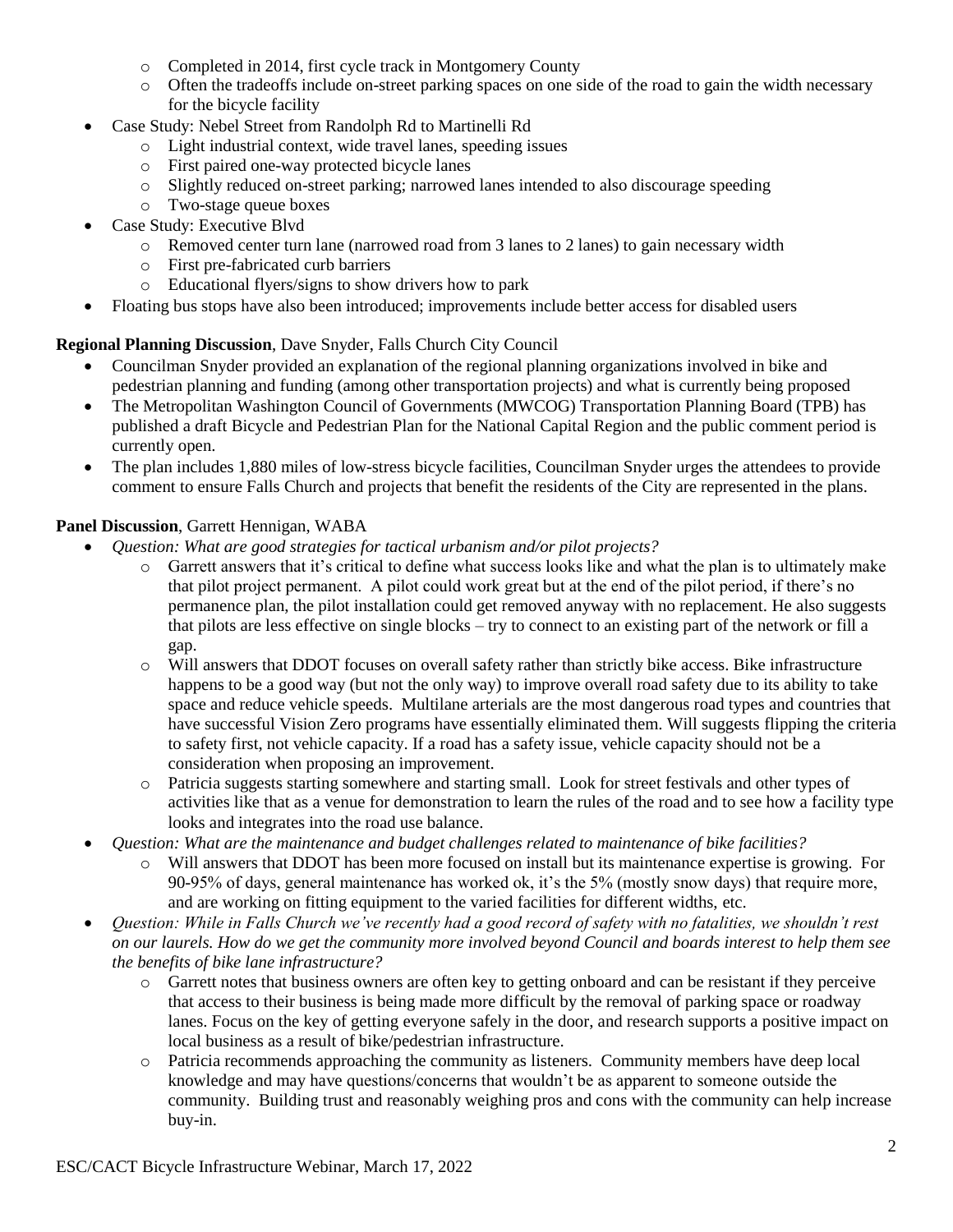### *Question: How achievable is Washington DC's 75% sustainable modes goal?*

o Will believes it is achievable. The baseline was about 50%. COVID-19 has changed a lot with respect to reaching that goal (both positive and negative). He describes a hierarchy of trips, similar to the food pyramid (see below), as a way to strive for this goal, where biking/walking trips should be taken as much as one likes, while discretionary driving trips should be limited as much as possible.



Source:<https://www.wsp.com/en-NZ/insights/food-for-thought-unpacking-the-healthy-transport-pyramid>

- *Question: How can we best merge or get the most out of the combination of road diets, bike lane projects, and neighborhood traffic calming (NTC) projects?*
	- o Will suggests focusing on safety as top priority, the 4-lane to 3-lane road diet is a great example of reducing conflicts with minimal impact to overall capacity. When looking at the tradeoffs at 10,00 feet vs. street-level, the discussions often change. The number of parking spaces that may need to be removed to finish a bike network may be small overall, but on the street that has the lane, they are more impacted. He advocates for refocusing the conversation on safety for all users over storing private vehicles on public right-of-way.
	- o Patricia discusses other options to balance concerns of all parties, such as two-way to one-way conversions.
	- o Garrett advocates for starting from a blank slate on a street and defining priorities around access and safety first, rather than starting from the existing condition and trying to just squeeze in bike infrastructure on the edges. Is on-street parking actually critical to the success of that particular street? Or is it an option we're choosing to include over other priorities?
- *Question: Have incidents increased on streets with two-way bicycle lanes but only a one-way vehicle lane due to driver unfamiliarity?*
	- o Will answers that there are known conflicts with left turns that can be mitigated with signal phasing. Right turns are also a concern but are generally lower-speed and have better sightlines, which DDOT also focuses on improving wherever possible.

Andy Young, ESC member, closes the meeting with thanks to all panelists, participants, and organizers for their time and input.